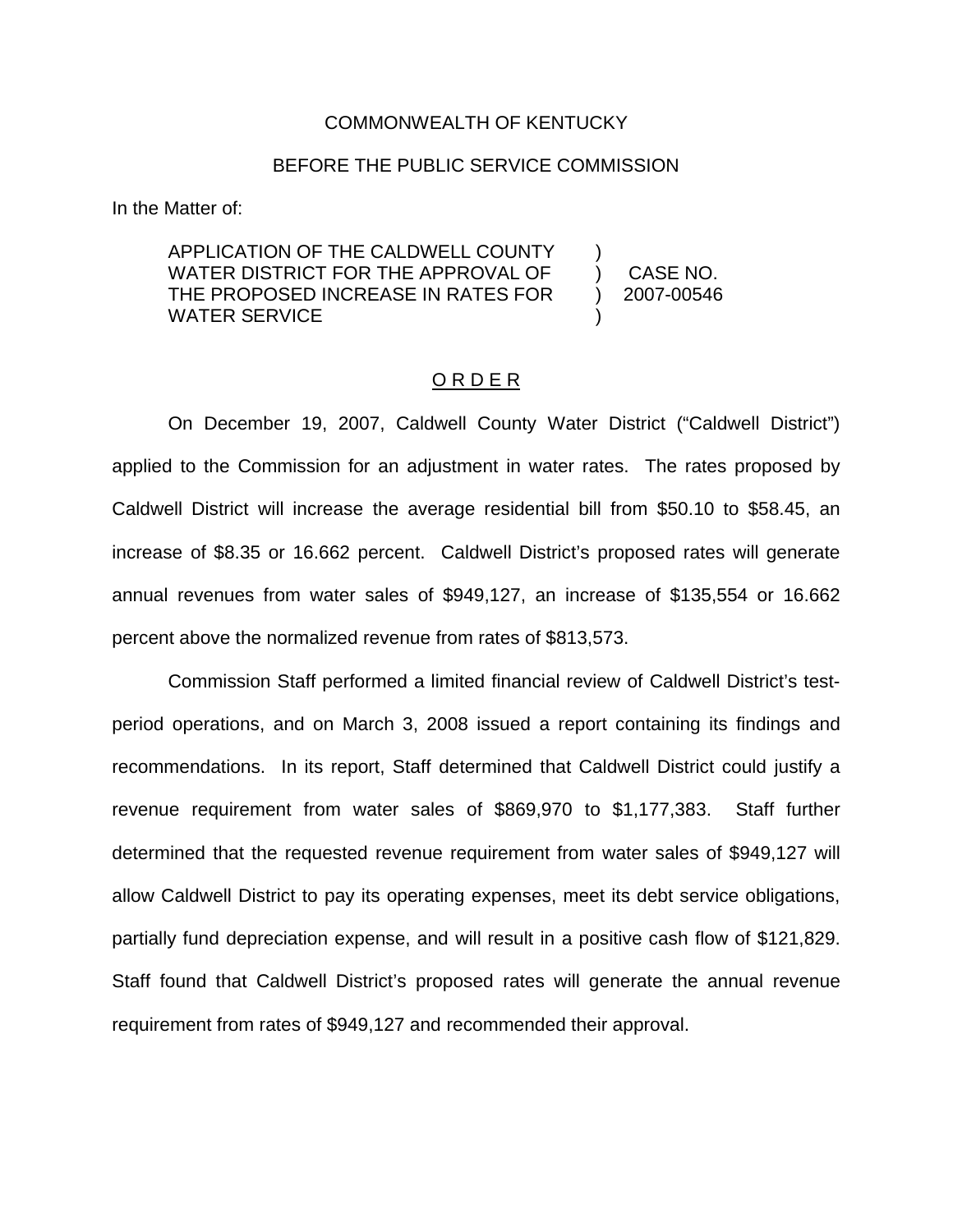All parties were directed to file written comments regarding the Staff Report or requests for a hearing or an informal conference by March 17, 2008. As of this date, no parties have submitted comments or objections or requested a hearing.

The Commission, having considered the evidence of record and being otherwise sufficiently advised, finds that:

1. The recommendations and findings contained in the Staff Report are supported by the evidence of record and are reasonable.

2. Caldwell District's proposed water rates will produce annual revenues from water sales of \$949,127.

IT IS THEREFORE ORDERED that:

1. The recommendations and findings contained in the Staff Report are adopted and incorporated by reference into this Order as if fully set out herein.

2. Caldwell District's proposed water rates, which are set forth in Appendix A, are approved for service rendered by Caldwell District on and after the date of this Order.

3. Within 30 days of the date of this Order, Caldwell District shall file with the Commission its revised tariff setting out the rates approved herein.

4. Three years from the date of this Order, Caldwell District shall file an income statement, along with any pro forma adjustments, in sufficient detail to demonstrate that the rates approved herein are sufficient to meet its operating expenses and annual debt service.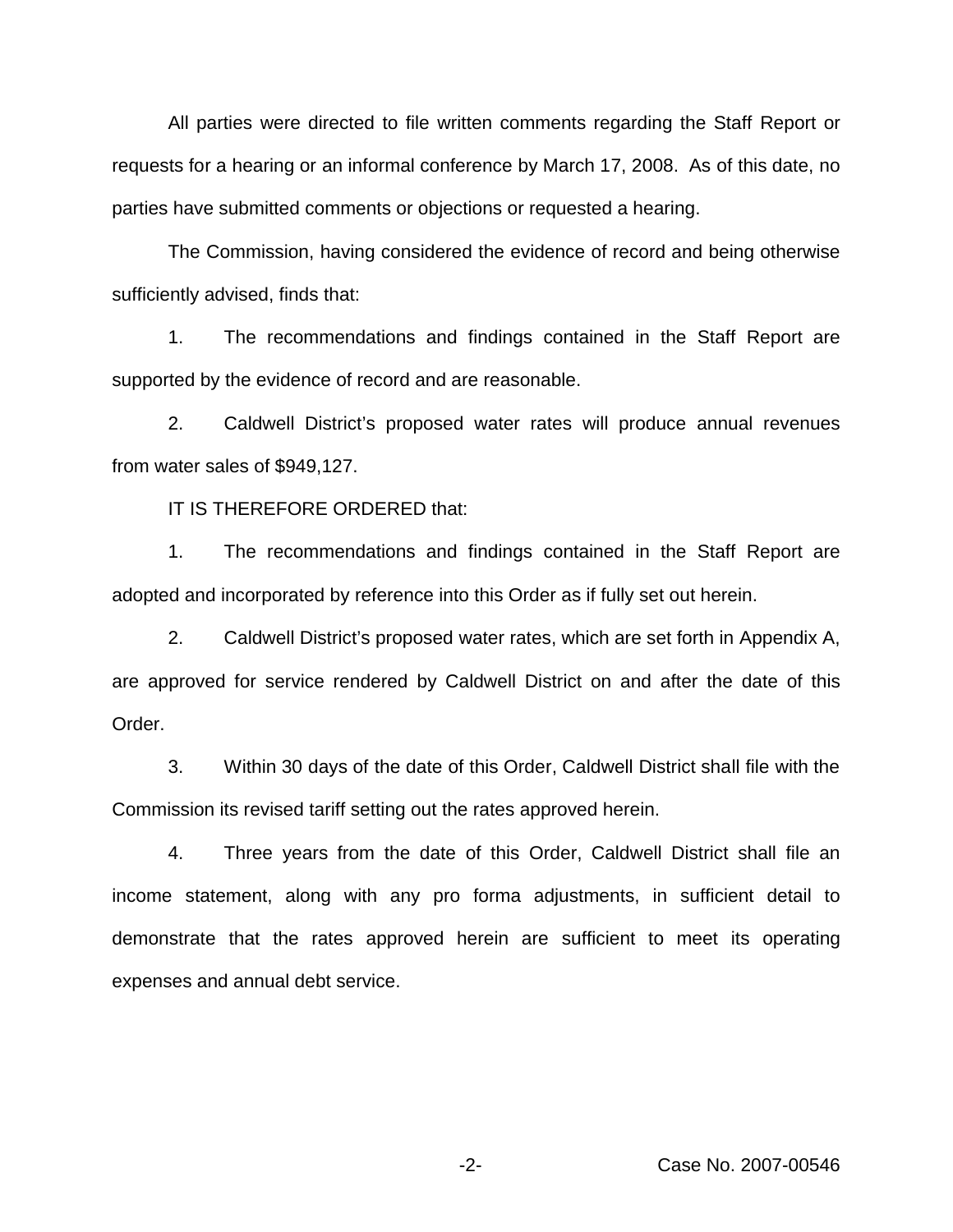Done at Frankfort, Kentucky, this 1<sup>st</sup> day of April, 2008.

By the Commission

ATTES Ifuntso Executive Director